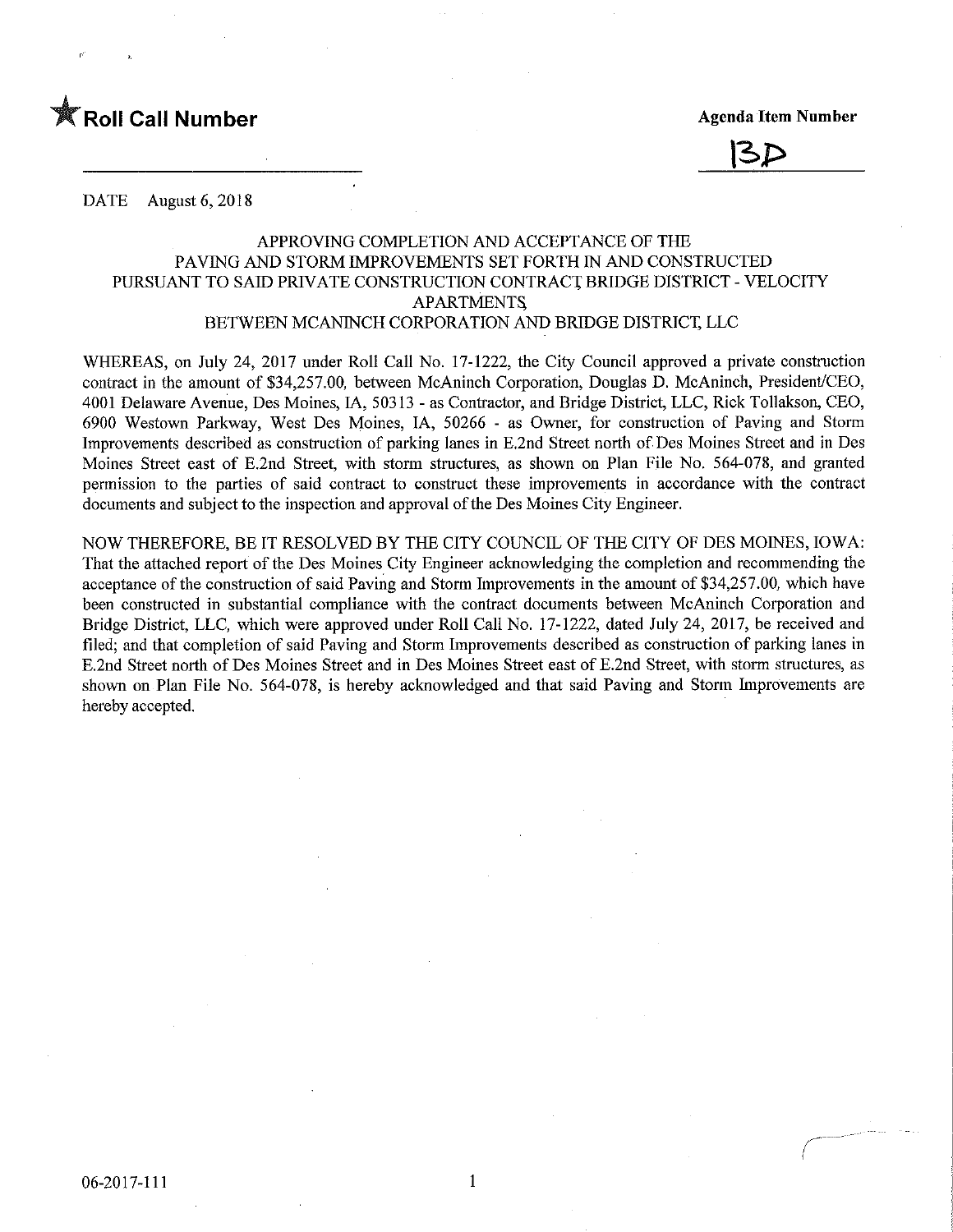# **TRoll Call Number**

## Agenda Item Number



DATE August 6, 2018

Activity ID 06-2017-111

Moved by to adopt.

FORM APPROVED;

<u>Cachlan Nankeyson by AD</u>

Kathleen Vanderpool Deputy City Attorney

'Funding Source: All project costs are to be paid by the Owner(s), Bridge District, LLC

| <b>COUNCIL ACTION</b> | <b>YEAS</b> | <b>NAYS</b> | <b>PASS</b>     | <b>ABSENT</b> |
|-----------------------|-------------|-------------|-----------------|---------------|
| <b>COWNIE</b>         |             |             |                 |               |
| <b>BOESEN</b>         |             |             |                 |               |
| <b>COLEMAN</b>        |             |             |                 |               |
| <b>GATTO</b>          |             |             |                 |               |
| <b>GRAY</b>           |             |             |                 |               |
| <b>MANDELBAUM</b>     |             |             |                 |               |
| <b>WESTERGAARD</b>    |             |             |                 |               |
| <b>TOTAL</b>          |             |             |                 |               |
| <b>MOTION CARRIED</b> |             |             | <b>APPROVED</b> |               |
|                       |             |             |                 |               |
|                       |             |             |                 |               |

I, Diane Rauh, City Clerk of said City Council, hereby certify that at a meeting of the City Council, held on the above date, among other proceedings the above was adopted.

IN WITNESS WHEREOF, I have hereunto set my hand and affixed my seal the day and year first above written.

Mayor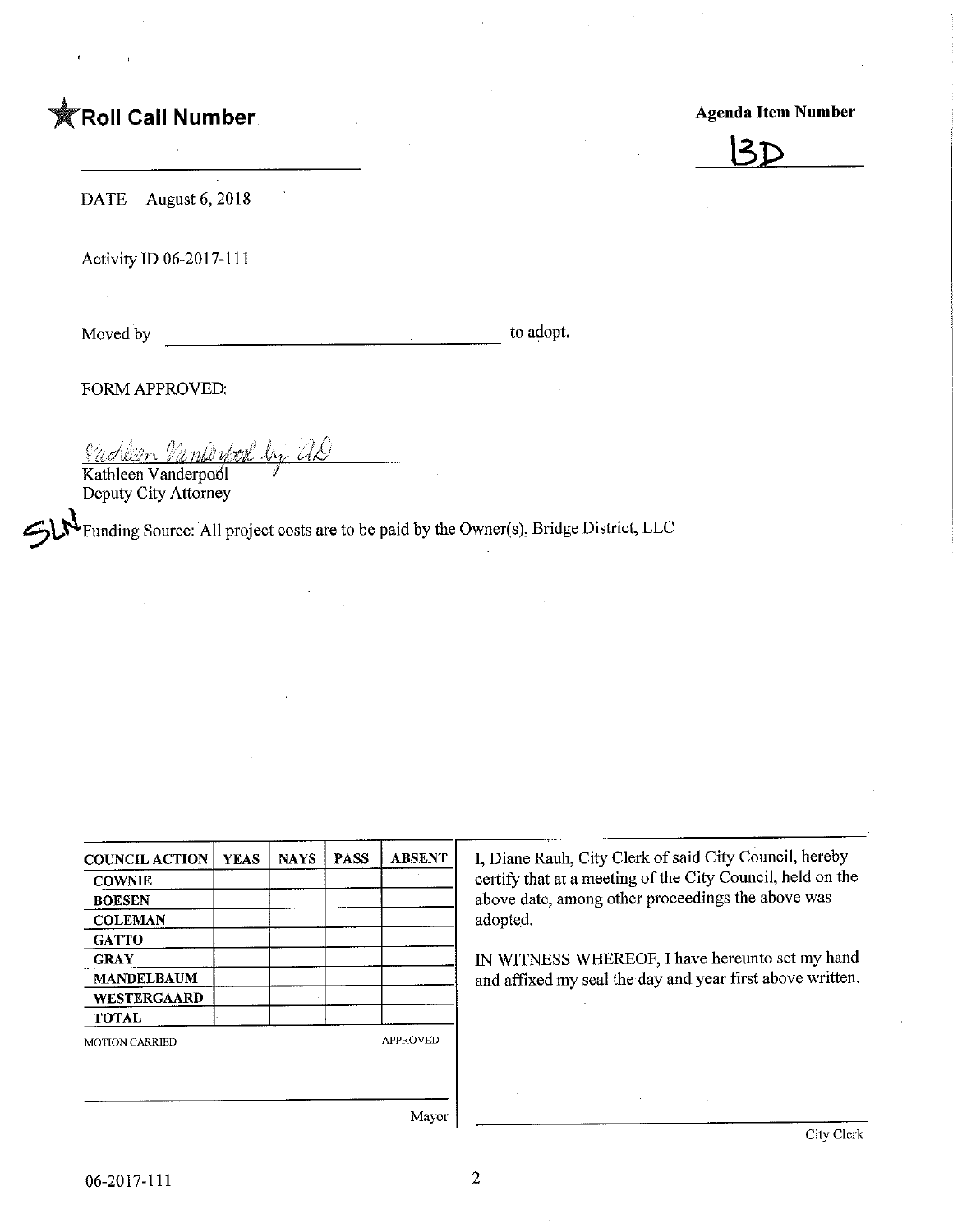



 $3<sub>D</sub>$ 

200 DES MOINES STREET VELACITY APARTMENTS STREET PAVING FOR PARKING STALLS WITH STORM ACTIVITY ID 06-2017-111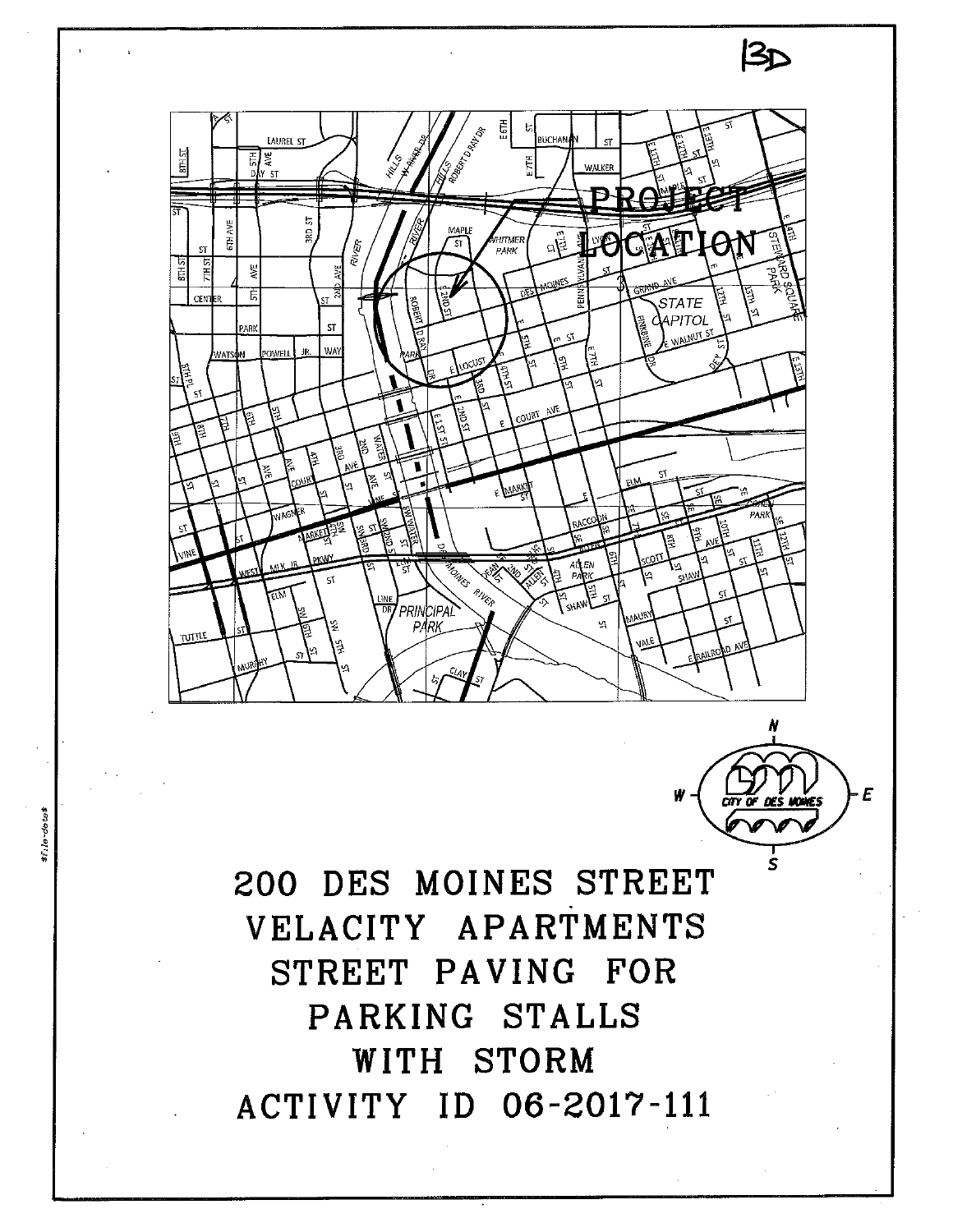August 6, 2018



#### AGENDA HEADING:

Approving completion and recommending acceptance of the Private Construction Contract for Paving and Storm Improvements Bridge District - Velocity Apartments between McAninch Corporation and Bridge District, LLC.

#### SYNOPSIS:

Approve the Des Moines City Engineer's Certification of Completion, acknowledge the completion and accept construction of said improvement.

#### FISCAL IMPACT

#### Amount: \$34,257.00 As-Built Contract Cost

Funding Source: No Cost to the City of Des Moines; all costs are to be paid by the Owner, Bridge District, LLC

### CERTIFICATION OF COMPLETION:

On July 24, 2017, under Roll Call No. 17-1222, the City Council approved a private construction contract in the amount of \$34,257.00, between McAninch Corporation, Douglas D. McAninch, President/CEO, 4001 Delaware Avenue, Des Moines, IA 50313 - as Contractor, and Bridge District, LLC, Rick Tollakson, CEO, 6900 Westown Parkway, West Des Moines, IA, 50266 - as Owner, for construction of Paving and Storm Improvements described as construction of parking lanes in E.2nd Street north of Des Moines Street and in Des Moines Street east of E.2nd Street, with storm structures, as shown on Plan File No. 564-078, and granted permission to the parties of said contract to construct these improvements in accordance with the contract documents and subject to the inspection and approval of the Des Moines City Engineer.

I hereby certify that the construction of said Paving and Storm Improvements described as construction of parking lanes in E.2nd Street north of Des Moines Street and in Des Moines Street east of E.2nd Street, with storm structures, as shown on Plan File No. 564-078, Activity ID 06-2017-111, has been completed in substantial compliance with the contract documents between McAninch Corporation and Bridge District, LLC, which were approved under Roll Call No. 17-1222, dated July 24, 2017 and I hereby recommend that the above Paving and Storm Improvements be accepted.

 $\mathbf{1}$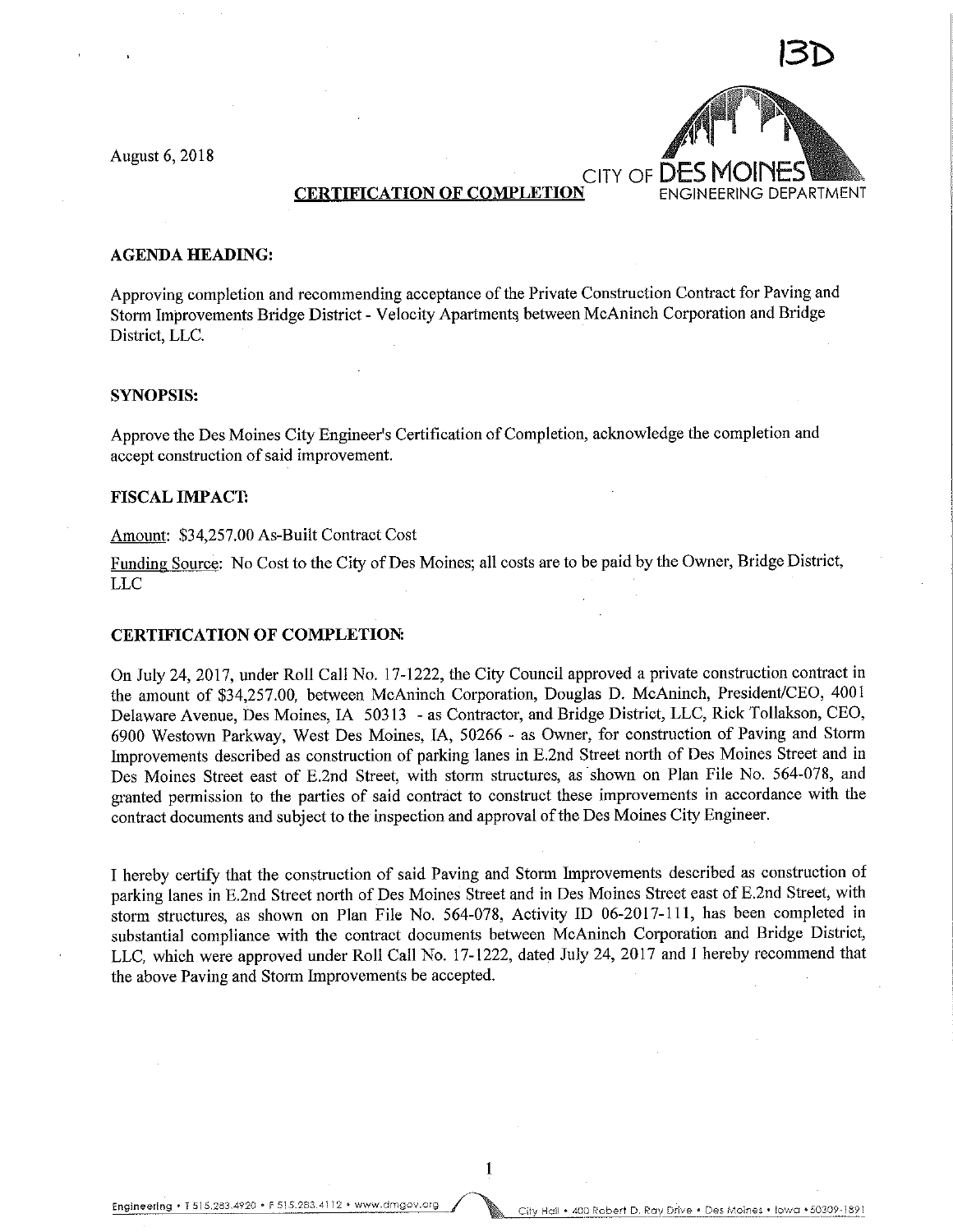I further certify that the amount of completed Paving and Storm Improvements Is \$34,257.00.

Stever 2 Pulser

Steven L. Naber, P.E. Des Moines City Engineer

 $\mathcal{A}$ 

ę.

City Hall • 400 Robert D, Ray Drive • Des Moines • Iowa • 50309-1891